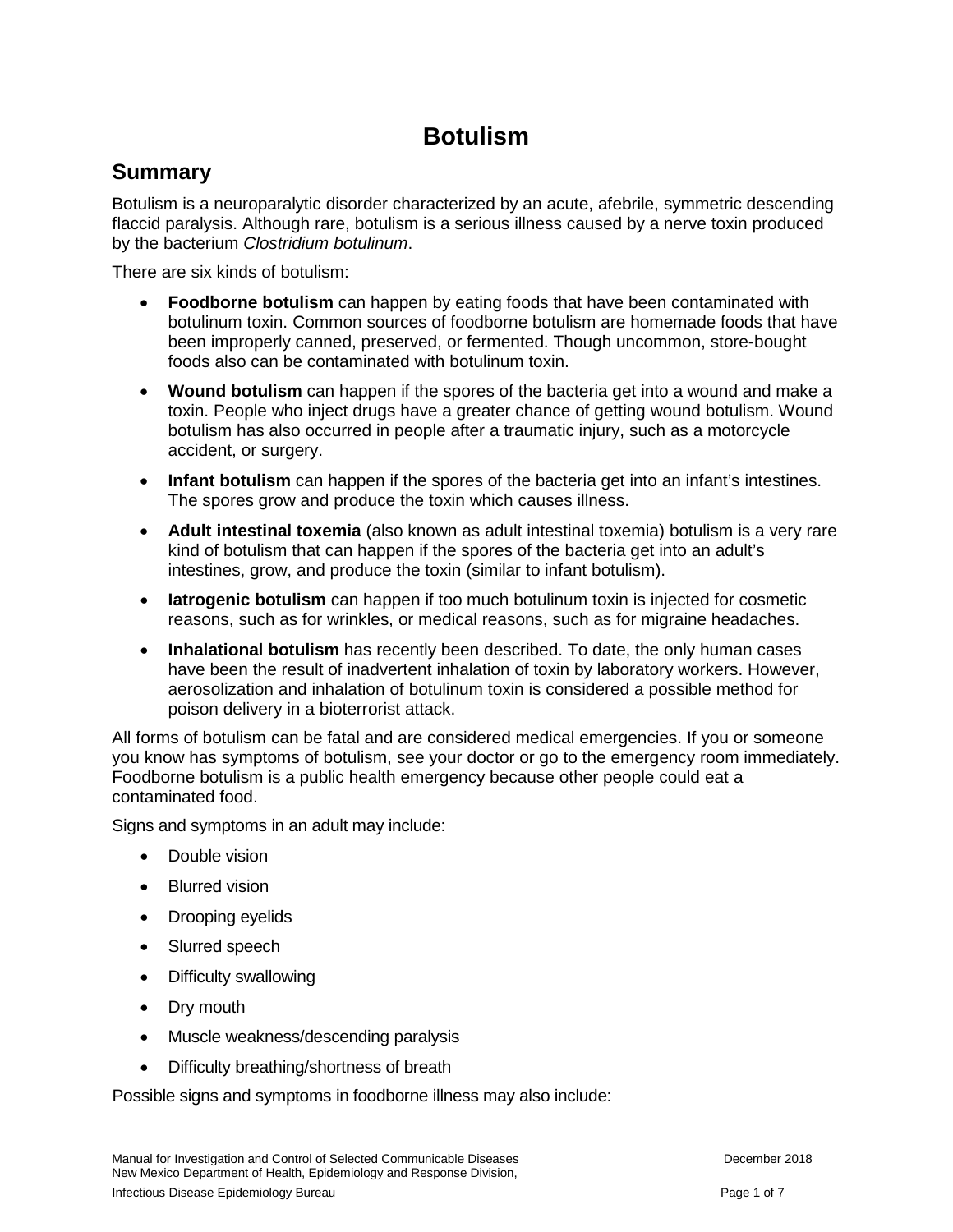- Abdominal pain
- Nausea
- Vomiting
- Diarrhea

Signs and symptoms in an infant may include:

- Poor feeding
- Diminished suckling and crying ability
- Neck and peripheral weakness ("floppy baby")
- Constipation
- Respiratory failure

If untreated, illness might progress to cause descending paralysis of respiratory muscles, arms, and legs.

## **Agent**

Botulinum toxin is produced by Clostridium botulinum, a gram-positive bacillus which is a sporeforming obligate anaerobe. Botulism occurs after absorption of botulinum toxin into circulation from a mucosal or wound surface. The toxin irreversibly blocks presynaptic release of acetylcholine at the neuromuscular junction causing flaccid paralysis and cranial nerve dysfunction. Botulinum toxin is broken into eight neurotoxins (labeled as types A, B, C [C1, C2], D, E, F, G and, most recently discovered in 2013, H). Human botulism is caused mainly by types A, B, E, and (rarely) F. Types C, D and E cause illness in other mammals, birds and fish. The majority of foodborne cases in the western United States (US) are caused by type A; type B causes the majority of cases in the eastern US; type E causes most cases of foodborne botulism in Canada and Alaska which are associated with native foods; and type F causes rare foodborne cases in the US. *C. botulinum* types A, B and E have been identified in wound botulism cases.

## **Transmission**

Reservoir:

Botulinum spores are ubiquitous in soil and may be recovered from agricultural products, including honey.

Mode of Transmission:

- Foodborne botulism occurs when a person ingests botulinum toxin, which leads to illness within a few hours to days. Outbreaks of foodborne botulism have the potential to be a public health emergency because the contaminated food may be eaten by other people. A frequent source is home-canned foods prepared in an unsafe manner.
- Infant botulism occurs each year in a small number of susceptible infants who harbor C. botulinum in their intestinal tract. It occurs when an infant ingests spores of C. botulinum, which in turn colonize the intestinal tract and produce toxin.
- Wound botulism is a rare disease that occurs when wounds infected with C. botulinum secrete the toxin. Wound botulism has been reported among illicit drug users (especially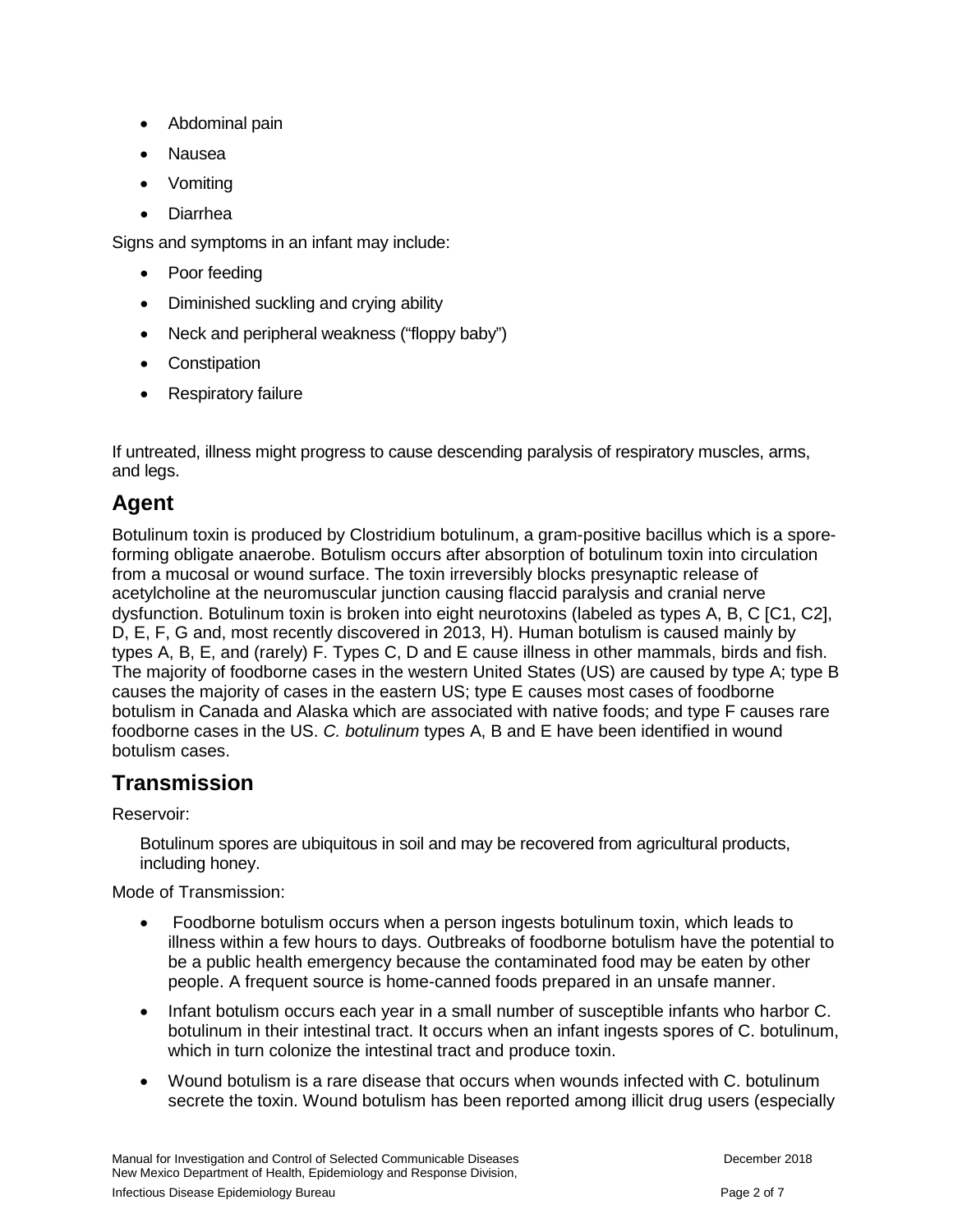those using black tar heroin) from subcutaneous injections contaminated with spores or from cocaine inhaled into a sinus followed by germination, vegetative growth, and toxin production. It has also been seen in cases of traumatic injury, such as motorcycle crashes, and surgeries.

- Adult intestinal colonization (also called adult intestinal toxemia) is an even rarer type of botulism. It involves intestinal colonization in a person older than one year of age. In the small number of these cases, most patients had a history of gastrointestinal surgery or illness, such as inflammatory bowel disease, which might have predisposed them to enteric colonization. No other specific risk factors have been identified.
- latrogenic botulism occurs after an overdose of injected botulinum toxin for cosmetic or medical purposes
- Inhalational botulism occurs from the inadvertent inhalation of toxin by laboratory workers.

Period of communicability:

Not transmitted person to person.

### **Clinical Disease**

Incubation Period:

- **Foodborne botulism**: usually 12 to 48 hours after eating contaminated food, but can occur as early as 6 hours or as late as 8 days.
- **Wound botulism**: 4 to 14 days between time of injury, injection, or inhalation and onset of signs and symptoms.

**Infant botulism**: estimated at 3 to 30 days from exposure to spore-containing food.

Illness:

#### **Cranial nerve palsies always occur in botulism**.

**Foodborne botulism** is characterized by acute bilateral cranial nerve dysfunction and descending weakness or paralysis. Early signs and symptoms can include: ptosis (drooping eyelids), double vision, blurred vision, dry mouth, dysarthria (difficulty in articulating words), dysphonia (difficulty talking, muffled speech), and dysphagia (difficulty swallowing, eventually aspiration). Symmetrical voluntary muscle weakness progresses from difficulty with head control to weakness of upper extremities then lower extremities. Cognitive function is normal despite fatigue and apparent lethargy. Fever is absent unless secondary infections develop.

**Wound botulism** develops into a similar clinical picture after the organism contaminates a wound, although these patients may have little evidence of acute wound infection.

**Infant botulism** typically presents with constipation, lethargy, difficulty feeding and swallowing, ptosis, loss of head control, and muscle weakness. Prolonged paralysis and intubation frequently lead to secondary infections. When death occurs, it is primarily due to respiratory failure.

### **Laboratory Diagnosis**

Initial diagnosis of botulism should be based on clinical signs and symptoms. Treatment should not wait for laboratory confirmation. Laboratory confirmation is done by demonstrating the presence of botulinum toxin in serum, stool, or food, or by culturing *C. botulinum*, *C. butyricum,* or *C. baratii* from stool, a wound, or food.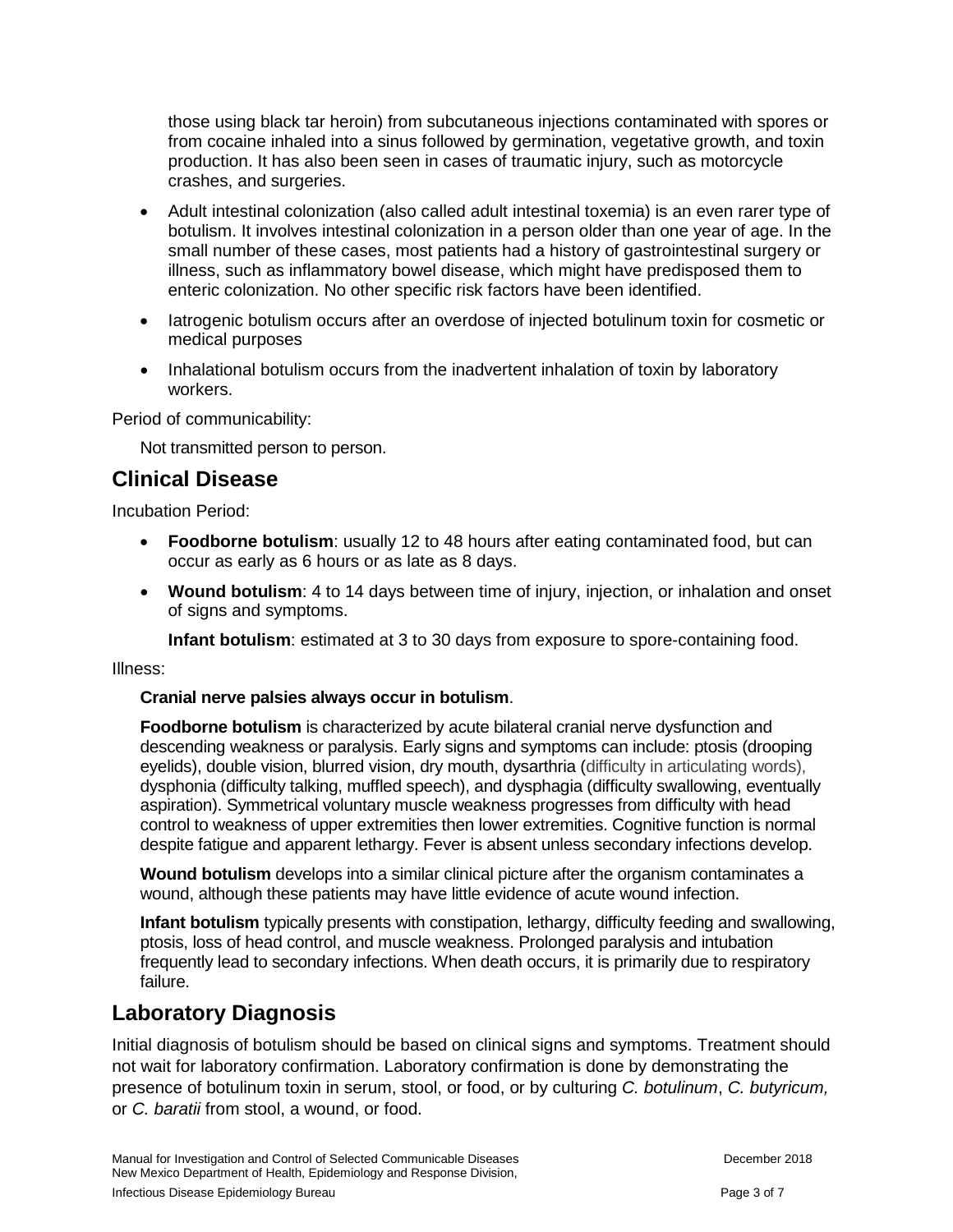Other tests and laboratory studies to help with clinical diagnosis include:

• Routine lab tests (CBC, electrolytes, LFTs, urinalysis): Generally not helpful in diagnosis as these tests show no characteristic abnormalities.

• Cerebrospinal fluid (CSF) studies: Essentially normal, although occasionally a borderline elevation in protein level may be seen.

• Tensilon test: A normal test helps to differentiate botulism from myasthenia gravis; borderline positive tests can occur in botulism.

• CTs and MRIs: Normal CTs and MRIs help to rule out cerebrovascular accident (CVA.)

Persons with suspected botulism should have serum and stool collected for analysis. (Because the toxin may enter the blood stream through the eye or via small breaks in the skin, caution is warranted during specimen collection.)

- A mouse neutralization bioassay confirms botulism by isolating the botulism toxin. Toxin may be identified in serum, stool, vomitus, gastric aspirate, and suspected foods.
- *C. botulinum* may be grown on selective media from samples of stool, wound exudates or foods. Note that the specimens for toxin analysis should be refrigerated, but samples for cultured *C. botulinum* should not be refrigerated.
- Because intestinal carriage is rare, identifying the organism or its toxin in vomitus, gastric fluid, or stool is strongly suggestive of the diagnosis.
- Isolation of the organism from food without toxin is insufficient grounds for the diagnosis.

### **Treatment**

Treatment of botulism should begin based on clinical suspicion before definitive laboratory test results are available**.**

Intravenous botulinum antitoxin should be administered as soon as possible, but after collection of serum and other specimens for testing, to all patients with suspected botulism.

- **Foodborne and wound botulism**: Equine trivalent (types A, B, E) and bivalent (types A and B) antitoxin can be made available 24/7/365 by contacting the Epidemiology and Response Division at 505-827-0006 and the CDC Emergency Operation Center at 770- 488-7100. Because the antitoxin is of equine origin, testing for hypersensitivity and desensitization may be necessary. For wound botulism, in addition to antitoxin, the wound should be debrided, and appropriate antibiotics administered.
- **Infant botulism:** Infants should be given an investigational human botulinum immunoglobulin available from the California Department of Health Services. To obtain BabyBIG® for a patient with suspected infant botulism, the patient's physician must first contact the Infant Botulism Treatment and Prevention Program (IBTPP) on-call physician at 510-231-7600 to review the indications for such treatment. Inquiring physicians may obtain a checklist that outlines the necessary steps the IBTPP must take to release BabyBIG® to a hospital at [www.infantbotulism.org](http://www.infantbotulism.org/)
- Equine botulinum antitoxin **should not** be used for infant botulism due to the risk of sensitization and anaphylaxis.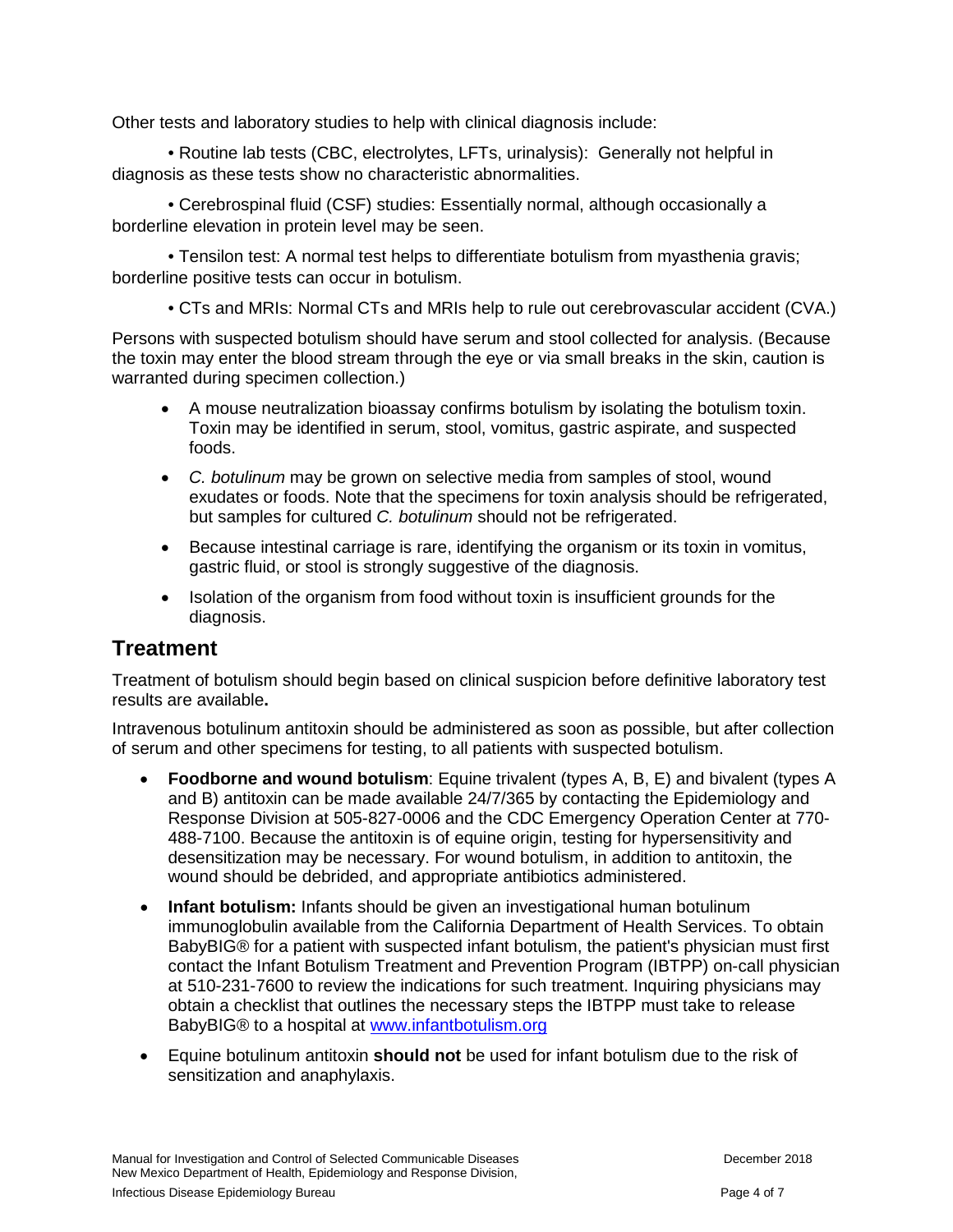• Antimicrobial therapy **is not indicated** in infant botulism, as lysis of luminal bacteria could release more toxin.

Patients with suspected or confirmed botulism should have immediate access to intensive care for meticulous supportive care, including intubation and ventilation when indicated.

#### **Surveillance**

#### Foodborne:

*Laboratory criteria* - Detection of botulinum toxin in serum, stool, or patient's food or isolation of *Clostridium botulinum* from stool.

*Confirmed* – a clinically compatible case that is laboratory confirmed or that occurs among persons who ate the same food as persons who have laboratory confirmed botulism.

*Probable* - a clinically compatible case with an epidemiologic link (e.g., ingestion of a home canned food within the previous 48 hours.)

#### Wound**:**

*Laboratory criteria* - Detection of botulinum toxin in serum or isolation of *Clostridium botulinum* from wound.

*Confirmed* – a clinically compatible case that is laboratory confirmed in a person with no exposure to contaminated food and who has a history of a fresh, contaminated wound or a history of injection drug use during the two weeks prior to symptom onset.

*Probable* - a clinically compatible case in a person with no exposure to contaminated food and who has a history of a fresh, contaminated wound or a history of injection drug use during the two weeks prior to symptom onset.

#### Infant**:**

*Laboratory criteria* - Detection of botulinum toxin in serum or stool or isolation of *Clostridium botulinum* from stool.

*Confirmed* – a clinically compatible case that is laboratory confirmed occurring in a child <1 year-old.

#### Reporting:

Report all suspected or confirmed cases of botulism immediately to the Epidemiology and Response Division (ERD) at 505-827-0006. Information needed includes: patient's name, age, sex, race, ethnicity, home address, home phone number, occupation, and health care provider. ERD will collect clinical and laboratory information, assist in the shipment of antitoxin for treatment, and arrange for specimen testing at CDC. Information should also be entered into NM-EDSS per established procedures.

Case Investigation:

- **Foodborne botulism** use the Foodborne Surveillance Investigation Form to complete the investigation. Information should also be entered into NM-EDSS per established procedures.
- **Wound botulism** use the General Infectious Disease Investigation Form to complete the investigation. Information should be entered into NM-EDSS per established procedures.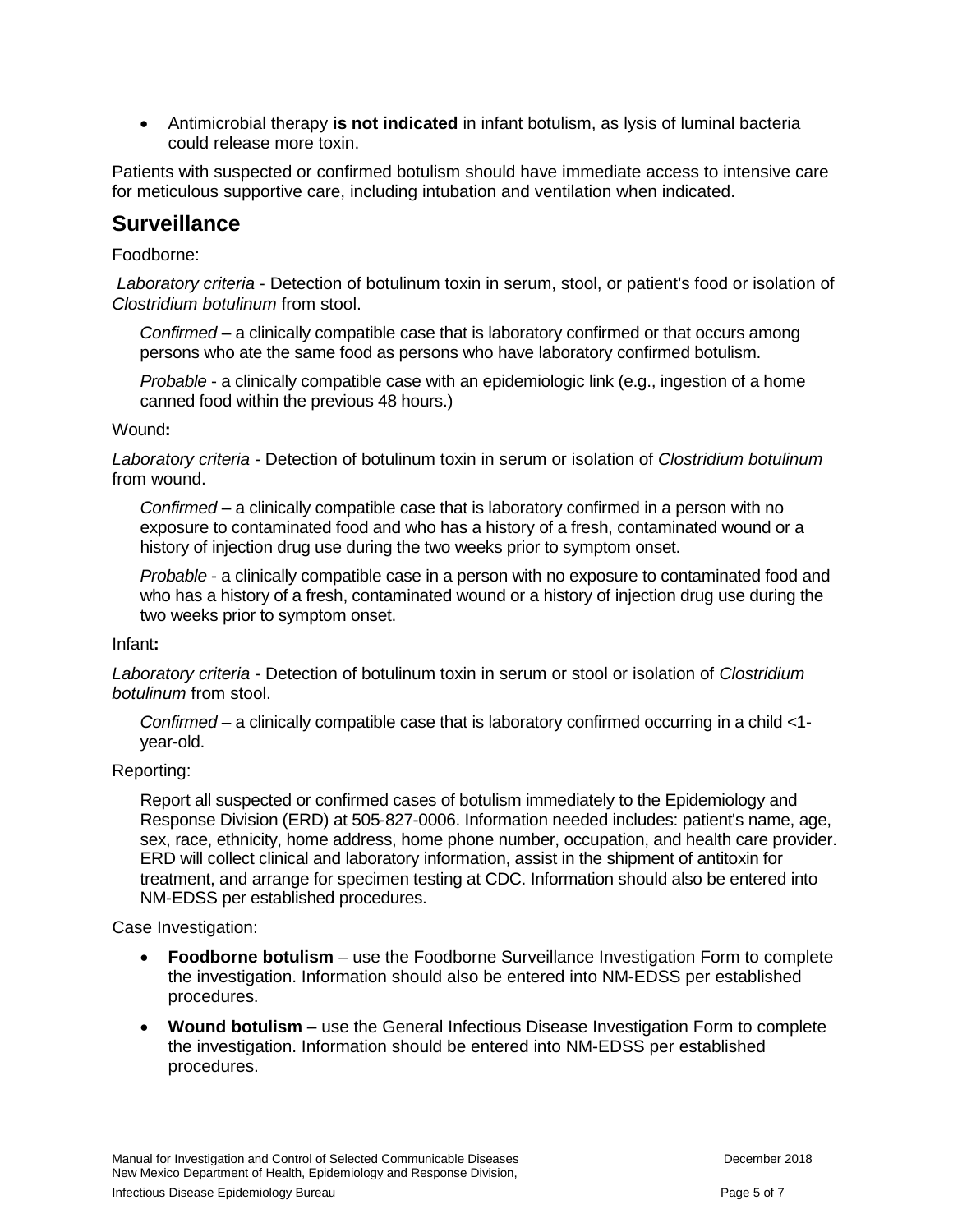• **Infant botulism** – Complete the CDC Infant Botulism Form 52.73 and send to Epidemiology and Response Division, P.O. Box 26110, Santa Fe, New Mexico, 87502- 6110 or fax to 505-827-0013. Information should be entered into NM-EDSS per established procedures.

### **Control Measures**

- 1. Case management
	- 1.1. Isolation: None required.
	- 1.2. Prophylaxis: Not applicable.
- 2. Contact management
	- 2.1. Isolation: None required.
	- 2.2. Prophylaxis: Persons who have eaten the same food implicated in a case of botulism should receive catharsis to remove toxin from the intestine or stomach. They should remain under surveillance for at least one week after exposure. The decision to provide presumptive treatment with antitoxin to an asymptomatic exposed individual, needs to be weighed carefully against the risks for adverse reactions and sensitization to horse serum.
- 3. Prevention
	- 3.1. Canning of food requires careful attention to adequate control of pH (for food not subject to pressure sterilization), temperature, and time in order to destroy spores.
	- 3.2. Honey should not be given to children younger than 12 months of age.
	- 3.3. Immunization: Not applicable.
- 4. Outbreak
	- 4.1. Report of a single suspected case of botulism requires an immediate response to confirm the index case, facilitate prompt treatment, investigate the source of toxin, and identify additional cases or persons at risk. Infant and wound botulism cases are sporadic. Foodborne and other intestinal botulism cases may occur in protracted outbreaks from commercially distributed food products or from extended use of contaminated foods by restaurants.

### **Management of Botulism in Child Care Centers**

Refer to recommendations above.

### **References**

American Academy of Pediatrics. In: Kimberlin, DW, et al eds. Red Book: 2018 Report of the Committee on Infectious Diseases. 31st ed. Itasca, IL: American Academy of Pediatrics; 2018.

Arnon, SS. et al. Botulinum Toxin as a Biological Weapon Medical and Public Health Management JAMA, February 28, 2001—Vol 285, No. 8.

CDC. Botulism. https://www.cdc.gov/botulism/health-professional.html

Heymann, DL, ed. Control of Communicable Diseases Manual. 19<sup>th</sup> edition. Washington, DC: American Public Health Association; 2008.